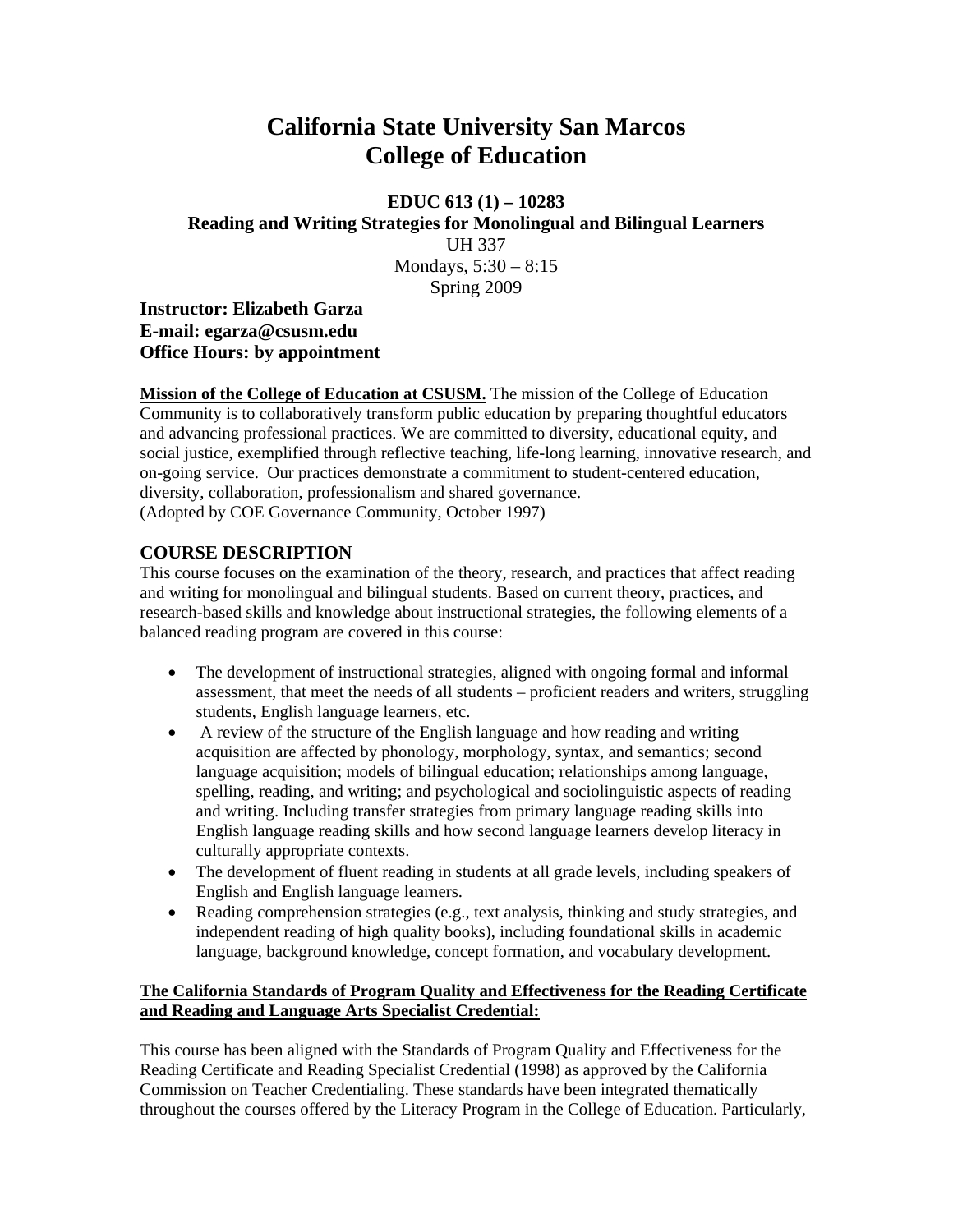this course addresses the following standards: Developing Fluent Reading; Comprehension and Study Strategies; and Preparation for Meeting and Reading and Writing Needs of All Students.

### **California Teachers of English Learners (CTEL)**

This course is aligned to the following standards for the California Teachers of English Learners (CTEL) Certificate Program:

### **Standard 7: Foundations of English Language/Literacy Development and Content Instruction**

The program provides candidates with opportunities to develop conceptual understanding of the historical, legal, and legislative foundations of instructional programs for English learners, including federal and state laws and policies, legal decisions, and demographic changes at the local, state, and national levels. The program provides candidates with philosophies and assumptions underlying various instructional program models methods for English learners, as well as current research on the effectiveness of these various models and methods of instruction. The coursework provides candidates with knowledge of the foundations of English language literacy, including the links between oral and written language and the affects of personal factors on English language literacy development. The program coursework develops candidates' conceptual and applied knowledge about the instructional planning, organization, and delivery for English Learners, including effective resource use. Coursework also provides candidates with conceptual understanding and applied knowledge of current approaches, methods, and strategies used in English Language/Literacy Development, Content-based English Language Development (ELD) instruction, and Specially Designed Academic Instruction Delivered in English (SDAIE).

### **Standard 8: Approaches and Methods for English Language Development and Content Instruction**

 speaking, reading and writing skills as appropriate to the student's level of language proficiency. The program provides candidates with the ability to demonstrate knowledge of English language development research-based theories and frameworks and to apply these theories to assist English learners with English language literacy. The coursework teaches candidates about the theoretical goals, key features, and the effectiveness of current ELD approaches, in addition to those goals and features of instructional approaches outlined in the California Reading/Language Arts Framework (2006). The program enables candidates to deliver standards-based English language development instruction and English language arts instruction that are informed by assessment and appropriate for English Learners in the areas of listening and speaking, reading and writing. The coursework provides candidates with the ability to understand, apply, and evaluate key procedures used in planning and implementing SDAIE lessons, including the use of language objectives and grade-level content objectives in the lesson, selecting and applying multiple strategies to access core content and assess students' prior knowledge, provide students with cognitively engaging input, and to augment and/or modify content-area texts and textbooks to address English learners' language needs. The coursework develops candidates' ability to utilize the methodology of ELD, Content-based ELD, and SDAIE to scaffold student acquisition of language and grade-level content knowledge across the curriculum and to target listening,

#### **Students with Disabilities Requiring Reasonable Accommodations**

Students with disabilities who require reasonable accommodations must be approved for services by providing appropriate and recent documentation to the Office of Disabled Student Services (DSS). This office is located in Craven Hall 5205, and can be contacted by phone at (760) 750 – 4905, or TTY (760) 750 – 4909. Students authorized by DSS to receive reasonable accommodations should meet with their instructor during office hours or, in order to ensure confidentiality, in a more private setting.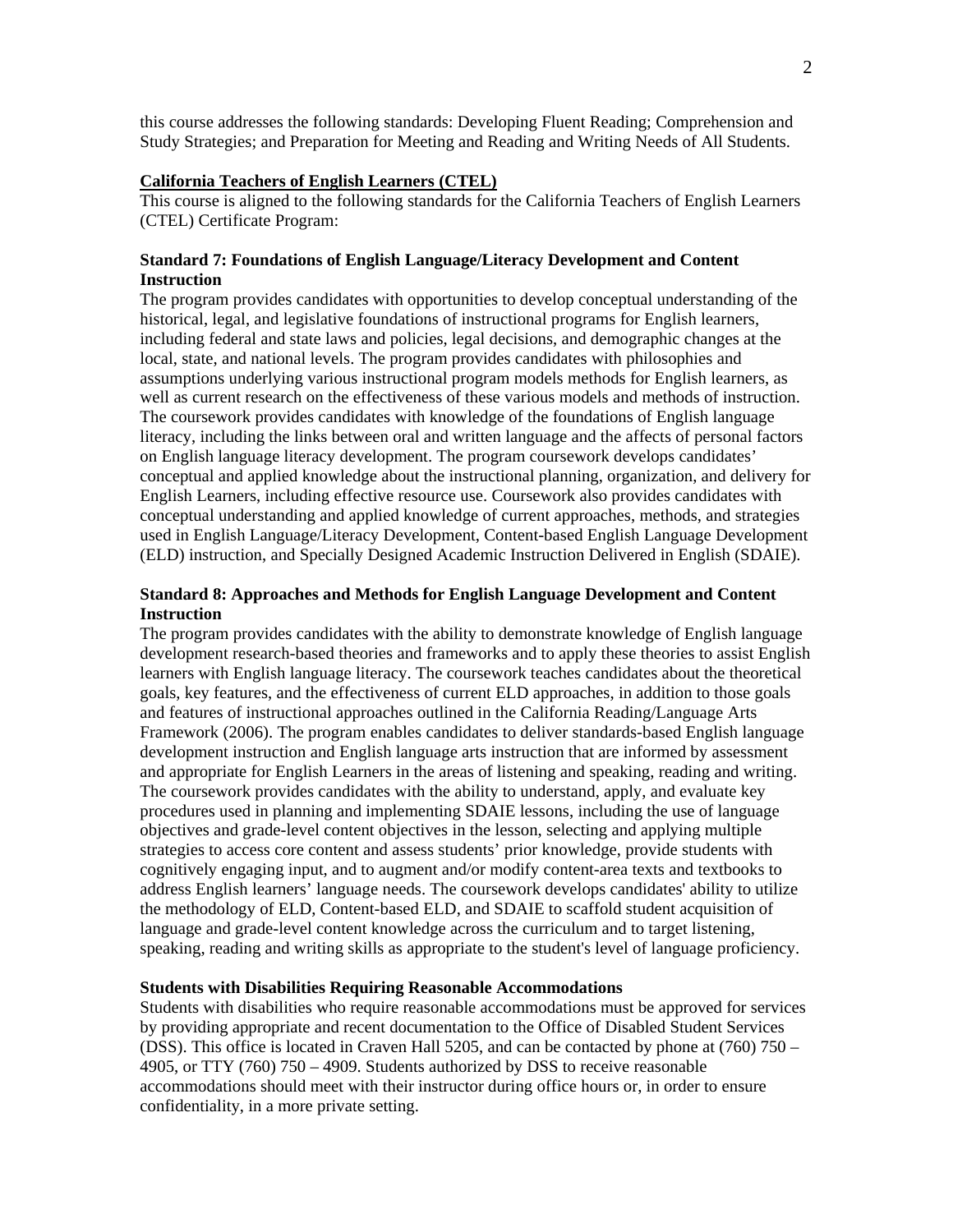#### **All University Writing Requirement**

Writing requirements for this class will be met as described in the assignments. Every course at the university, including this one, must have a writing requirement of at least 2500 words.

#### **CSUSM Academic Honesty Policy**

 "Students will be expected to adhere to standards of academic honesty and integrity, as outlined in the Student Academic Honesty Policy. All written work and oral presentation assignments must be original work. All ideas/materials that are borrowed from other sources must have appropriate references to the original sources. Any quoted material should give credit to the source and be punctuated with quotation marks. Students are responsible for honest completion of their work including examinations. There will be no tolerance for infractions. If you believe there has been an infraction by someone in the class, please bring it to the instructor's attention. The instructor reserves the right to discipline any student for academic dishonesty in accordance with the general rules and regulations of the university. Disciplinary action may include the lowering of grades and/or the assignment of a failing grade for an exam, assignment, or the class as a whole." Incidents of Academic Dishonesty will be reported to the Dean of Students. Sanctions at the University level may include suspension or expulsion from the University.

#### **Plagiarism:**

As an educator, it is expected that each student will do his/her own work, and contribute equally to group projects and processes. Plagiarism or cheating is unacceptable under any circumstance. If you are in doubt about whether your work is paraphrased or plagiarized see the Plagiarism Prevention for Students website http://library.csusm.edu/plagiarism/index.html If there are questions about academic honesty, please consult the University catalog.

### **Use of Technology**

Students are expected to demonstrate competency in the use of various forms of technology (i.e. word processing, electronic mail, WEBCT6, use of the Internet, and/or multimedia presentations). Specific requirements for course assignments with regard to technology are at the discretion of the instructor. Keep a digital copy of all assignments for use in your teaching portfolio. Assignments will be submitted online, and some will be submitted hard copy as well.

#### **Electronic Communication Protocol**

Electronic correspondence is part of your professional interactions. If you need to contact the instructor, email is often the easiest way to do so. It is my intention to respond to all received email in a timely manner. Please be reminded that email and on-line discussions are a very specific form of communication, with their own nuances and etiquette. For instance, electronic messages sent in all upper case (or lower case) letters, major typos, or slang, often communicate more than the sender originally intended. With that said, please be mindful of all email and online discussion messages you send to your colleagues, to faculty members in the College of Education, or to persons within the greater educational community. All electronic messages should be crafted with professionalism and care. Things to consider:

- Would I say in person what this electronic message specifically says?
- How could this message be misconstrued?
- Does this message represent my highest self?
- Am I sending this electronic message to avoid a face-to-face conversation?

In addition, if there is ever a concern with an electronic message sent to you, please talk with the author in person in order to correct any confusion.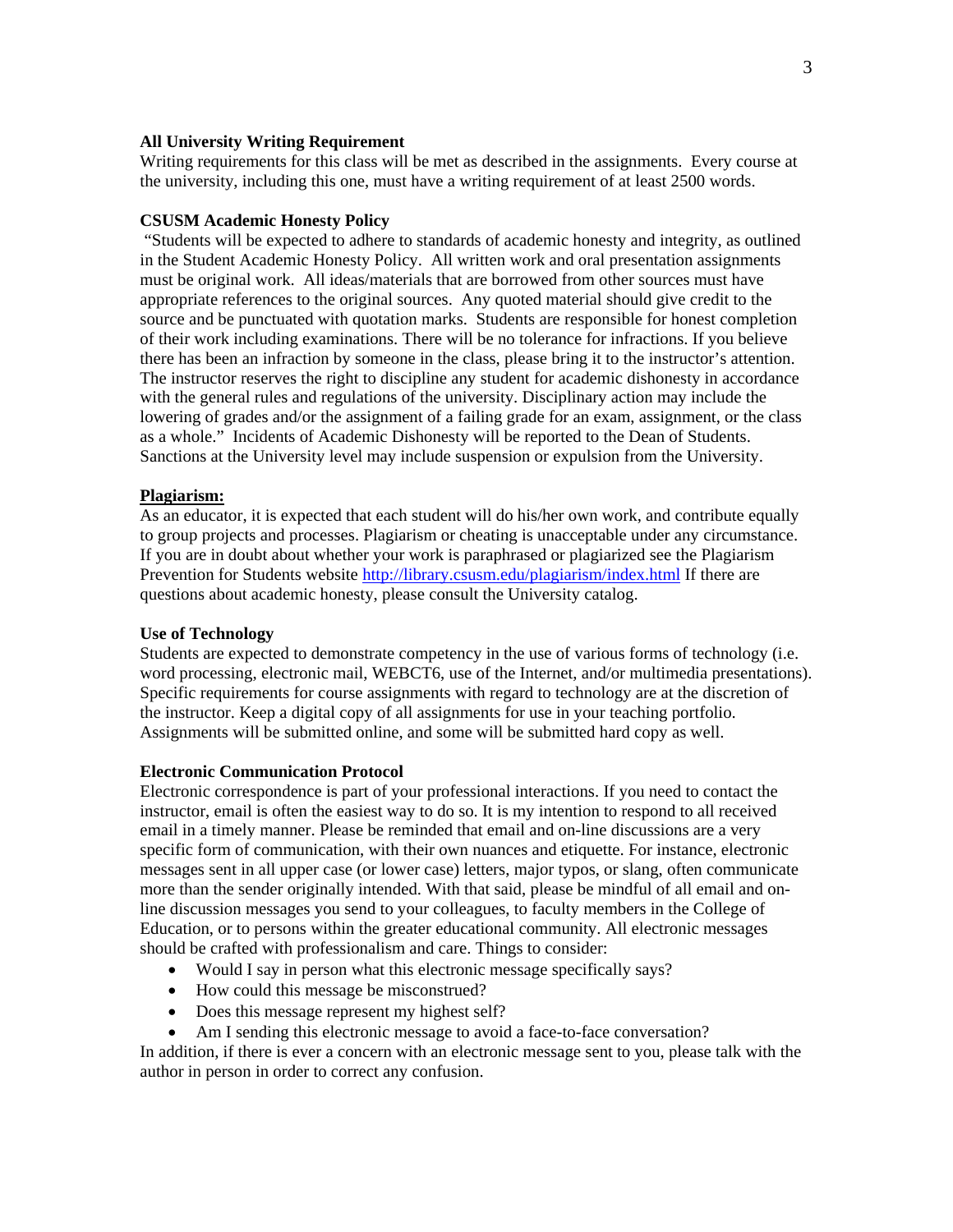**Attendance Policy.** Due to the dynamic and interactive nature of courses in the College of Education, all students are expected to attend all classes and participate in all class activities. At a minimum, students must attend more than 80 % of class time, or s/he may not receive a passing grade for the course at the discretion of the instructor. Individual instructors may adopt more stringent attendance requirements. Should the student have extenuating circumstances, s/he should contact the instructor as soon as possible. (Adopted by the COE Governance Community, December 1997).

Students are expected to attend all class sessions, arrive promptly, stay until the end of the session, and to participate actively in class activities. This includes attendance at WebCT sessions by the due date. A student who is absent from 3 class sessions or more (including WEBCT) will not receive a passing grade for the course. If students are unable to attend a class session they should notify the instructor prior to their absence. It is the student's responsibility to communicate with the instructor in a timely fashion about any extraordinary circumstances that may affect attendance, including WEBCT attendance, and completion of the assignments.

#### **COURSE REQUIREMENTS**

#### **Required Texts**

  *Learners.* Allyn and Bacon. ISBN-13: 978-0-13-118000-0 Quiocho, A., and Ulanoff, S. (2009). *Differentiated Literacy Instruction for English Language*

On-line articles and websites to be assigned throughout the course

#### **Grading Standards**

Overall Evaluation/Assessment Scoring Rubric

**A=Exceeds Expectations:** The graduate student consistently performs and participates in an exemplary manner. Each assignment receives in-depth exploration and reflection based upon research, observations and classroom implementation. All work is submitted in a professional manner using APA style when appropriate. Presentations are consistent with professional expectations, providing appropriate visual aids, appropriate handouts, and are well prepared. Professional and responsible behavior, including timely attendance and submission of assignments, are practiced in a consistent manner.

**B=Adequately Meets Expectations**: The graduate student meets outcomes expectations in a satisfactory manner. Each assignment is based upon research, observations and classroom implementation. Generally, work is submitted in a professional manner using APA style when appropriate. Generally, presentations are consistent with professional expectations, providing appropriate visual aids, appropriate handouts, and are well prepared. Most of the time, professional and responsible behavior, including timely attendance and submission of assignments, are practiced in a consistent manner.

**C=Minimal Performance:** The graduate student's skills are weak and do not meet expectations. Each assignment is based upon opinion rather than research, theory, and best practices. Reflection is shallow. Assignments are submitted without APA style, thorough proofreading and organization. The student needs a great deal of guidance. The student is consistently late with work and has classroom attendance problems.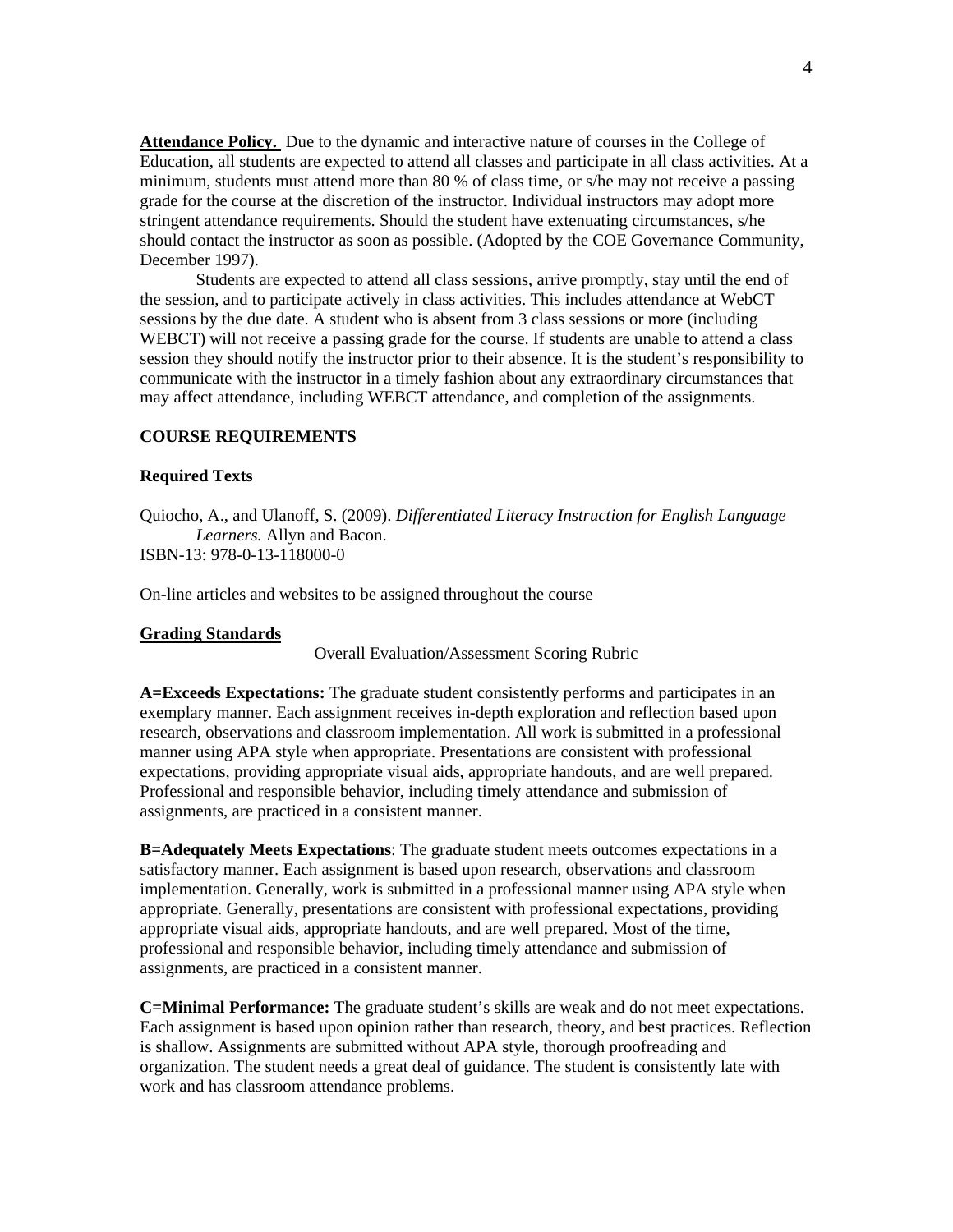#### **Grading Policy**

All students are expected to participate in class activities and demonstrate reflective learning. It is important that students are well prepared for course sessions by completing the readings and assignments scheduled before the class meeting. Assignments should be typed and doublespaced. Unless otherwise negotiated with the instructor, ALL assignments are to be handed in on the due date. **Assignments not handed-in on due date will lose 10 % of earned credit per day.**  After two weeks, late assignments will be given a zero.

| A          | $93 - 100$ points | $C+$  | $77 - 79$ |
|------------|-------------------|-------|-----------|
| ${\rm A}-$ | $90 - 92$ points  | C     | $73 - 76$ |
| $B +$      | $87 - 89$ points  | $C -$ | $70 - 72$ |
| В          | $83 - 86$ points  | $D+$  | $67 - 69$ |
| $B -$      | $80 - 82$ points  | D     | $63 - 67$ |
| $C +$      | $77 - 79$ points  | $D -$ | $60 - 62$ |
| C          | $73 - 76$ points  |       |           |
| $C -$      | $70 - 73$ points  |       |           |

#### **Attendance and Participation**

 professor's criteria. You will be asked to participate in a variety of group activities, many of which will have direct applicability to your teaching in the classroom. That means that you must be present to benefit. Any absence from a class session will result in the loss of 8 points. Two absences will result in a grade letter reduction. Three absences will comprise over 20% of the class and would result in two grade letter reductions. You may make up ONE absence by participating in an approved Extra Credit Activity and submitting a 2 page written reflection. The reflection must follow the

#### **Assignments and Points**

| 20 points | Quiocho Chapter Group Presentation        |
|-----------|-------------------------------------------|
| 15 points | Latino Summit Data Analysis               |
| 20 points | <b>ELD Strategies Presentation</b>        |
| 25 points | <b>English Reading Intervention Study</b> |
| 20 points | <b>Webct Discussions</b>                  |

#### **Overview of Assignments**

All written work should be word-processed then posted as an attachment in WebCT.. You will not receive full credit for late work. (You may resubmit work with improvements when warranted and negotiated with the instructor, and still receive full credit when the original was submitted on time.)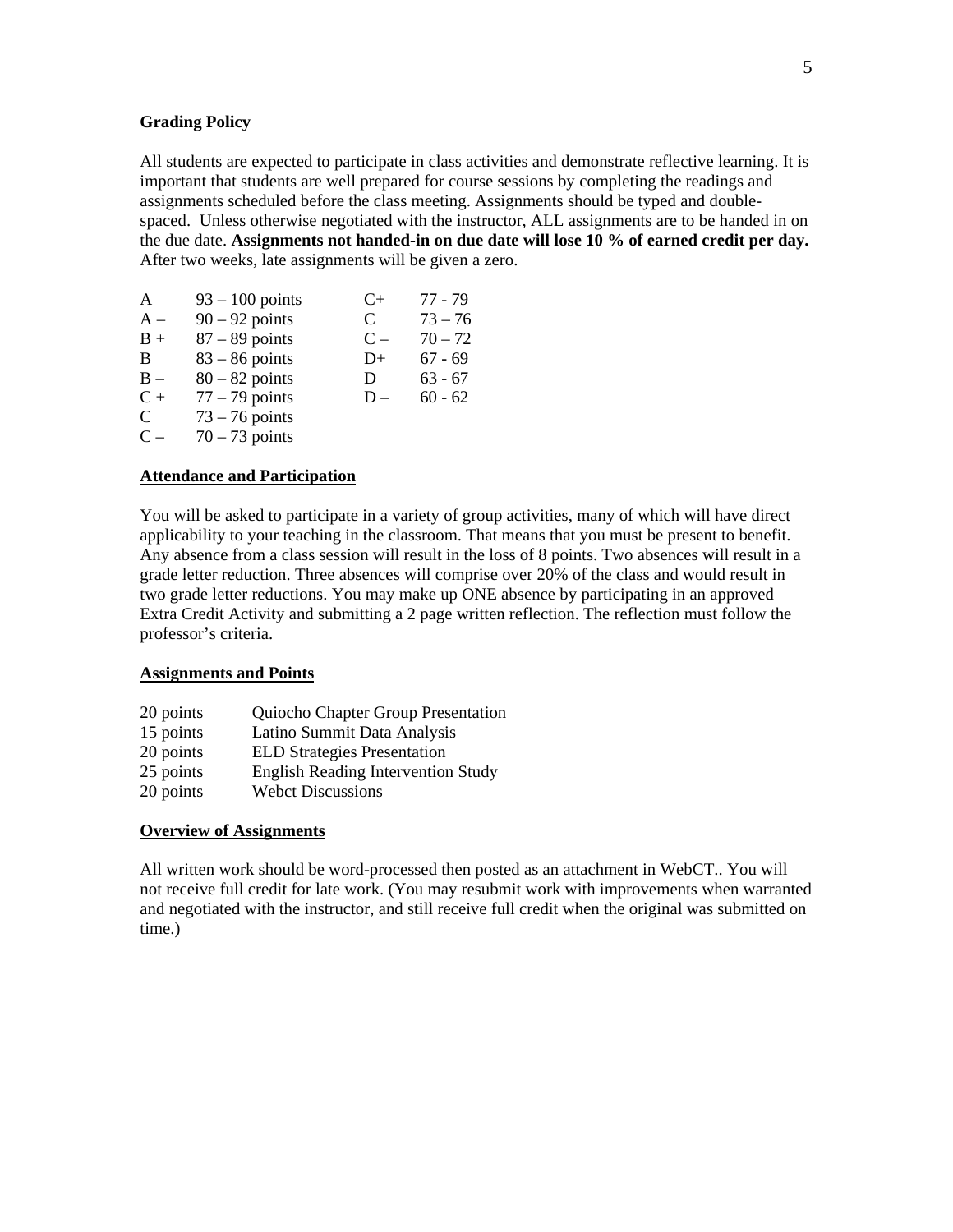#### **Quiocho & Ulanoff Chapter Group Presentation (20 points)**

Students work together in groups of 4 to create a Power Point presentation for the whole class on a chapter from the Quiocho text. The group will have 15 minutes to make their presentation. Sign ups for the chapters will take place the first class session. It is recommended that groups create a power point presentation of no more than 9 slides.

- PP slides 1, 2: Introduce the chapter by stating the title and purpose of the chapter  $\&$ briefly summarize the chapter's objectives
- PP slides 3, 4: Describe key concepts from the section called "Building Background" Knowledge" & clarify any essential vocabulary needed to understand the chapter.
- PP slides 5, 6, 7: Explain practices recommended in "Linking Theory to Practice."
- PP slides 8, 9: Highlight an example, from "Examples from the Field"  $\&$  pose a salient question and/or discussion prompt for the audience.

#### **Latino Summit Data Analysis (15 points)**

For this assignment, students may collaborate with a partner to analyze the Latino Summit data (SDCOE) available on line (see WebCT weblinks). Students write a 700 word paper (double spaced, Times New Roman, font size 11) that analyzes the data for the strengths and challenges in the school system related to the effectiveness of education for Latinos, including Spanish dominant English Learners, from preschool to the university. The analysis should include:

- Identify the big ideas in the report and determine what story the data is telling.
- Tell the story behind the data (Cite specific data from the Latino Summit report.)
- How does this story compare with data from your district or a district in the area.
- What other information would you need or want in order to be able to make recommendations for program improvement at the district or school level?

#### **English Language Development Strategy Presentation (20 points)**

Students should collaborate with a partner to develop this poster session presentation. Together students pick an instructional strategy designed to teach English Language Development in the areas of reading and/or writing. Ideally, the instructional strategy for ELD should be implemented at least once with students learning English. Students will create a poster that includes the items on the checklist (below) related to the ELD instructional strategy. During the poster session, students will stand next to their poster and use it to explain how the ELD strategy works to foster the development of the English language. Please note the poster presentation should strive for clarity of information in terms of content, organization and visual appeal.

Checklist for Poster Presentation

- $\lceil$  The name of the ELD instructional strategy
- [ ] The name of the ELD instructional strategy [ ] The English proficiency level(s) it best serves
- [ ] Example(s) of the instructional materials needed to teach the strategy
- [  $\vert$  A step by step explanation of implementing the instructional strategy
- [ ] A sample of the product created when students use the strategy
	- Example(s) of real children's work strongly recommended
- [ ] Measures used to assess the effectiveness of this strategy in supporting development of English reading and/or writing
- [ ] Reference information citing sources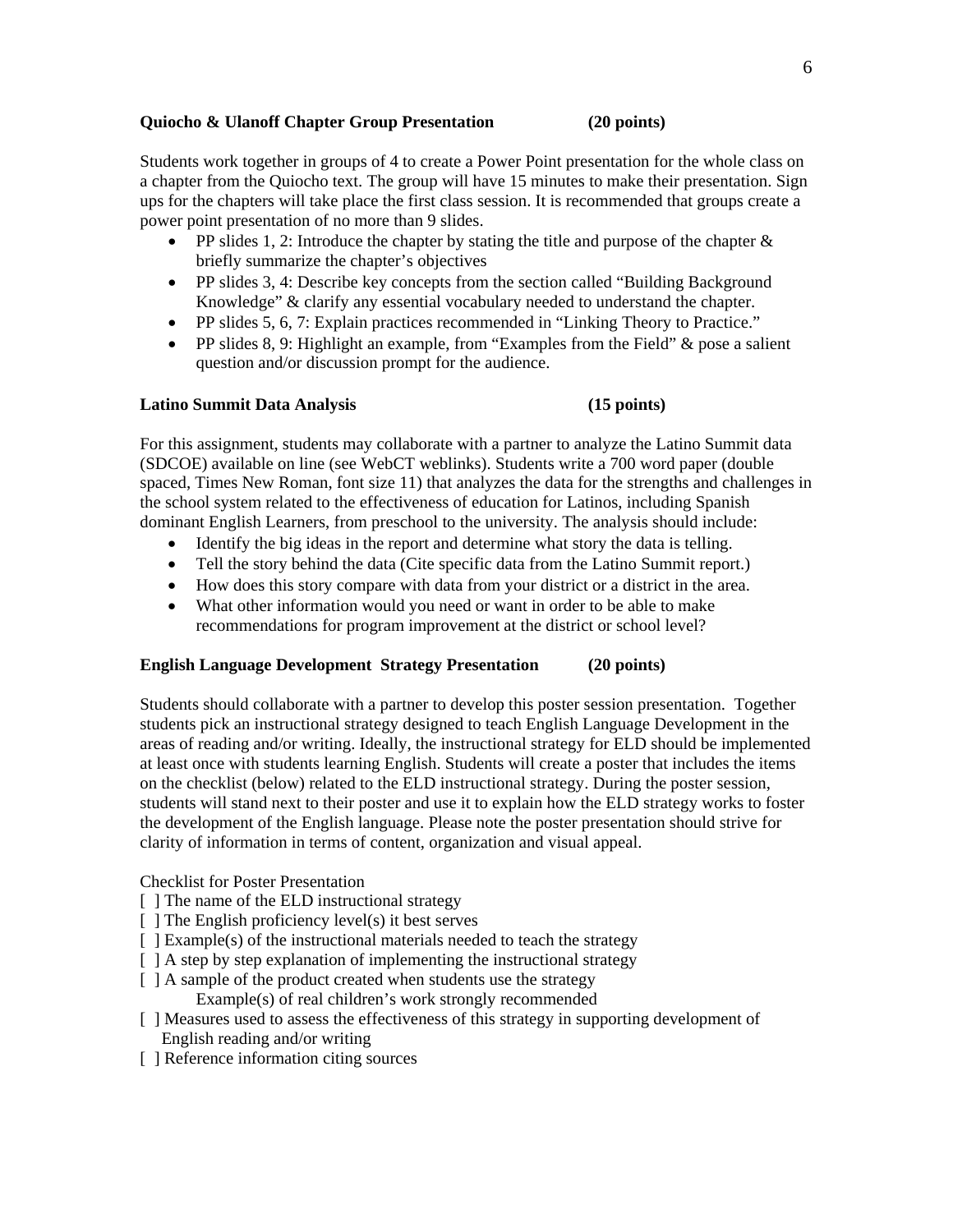# **English Reading Intervention Study** (25 points)

Students write a 4 - 5 page paper about an English reading intervention they designed, implemented and analyzed with an individual or small group of children, including at least 1 individual learning English, who need help with their reading. The paper represents actual implementation of a reading intervention and includes citations of research from scholarly/research-based professional literature at appropriate places in the paper. The paper will include the following:

# (page 1)

The pretest:

- $\bullet$  A description of the need the reader(s) have that calls for an intervention, including the EL student(s)' needs.
- • A brief description of the formal or informal assessment data information used to determine reading needs and English proficiency levels for the EL student(s). An explanation of how the assessment data points out the specific need.

 $(\text{page }2 - 3)$ 

The intervention:

- A description of the intervention you plan to try with the individual or small group, including the EL student(s). (include time frame for implementing intervention)
- An explanation of why you think it is an appropriate intervention. Be sure to cite the salient literature.
- A record of what you did and how the child/children responded, including how the EL student(s) responded.

(page 4)

The post-test:

- An explanation of the extent to which this intervention did or did not work in the ways that were expected, including for supporting the EL student(s)' reading in English. Be sure to include assessment data information.
- What were the positive, neutral, and/or negative results?
- An explanation of why this intervention did or did not work in the ways that were expected. Be sure to cite the salient literature.

(page 5)

A reflection:

 development as a reading specialist? Write a one page reflection on the process and what you learned about assessments, pretests and post-tests, and specific interventions, in particular as the data relates to EL students learning to read in English. What would you do differently next time? What was valuable about the experience? How could you use this experience to further your

# **WebCT Discussion Boards (20 points)**

On the weeks that we don't have "live" class, you will be assigned readings that you will post three responses to on the Discussion Board in WebCT.

# **What are the recommended and expected deadline due dates?**

All three postings (an initial posting and two peer responses) are due by the dates listed; however please make your initial posting early in the week so that your peers will have a posting on which they can respond.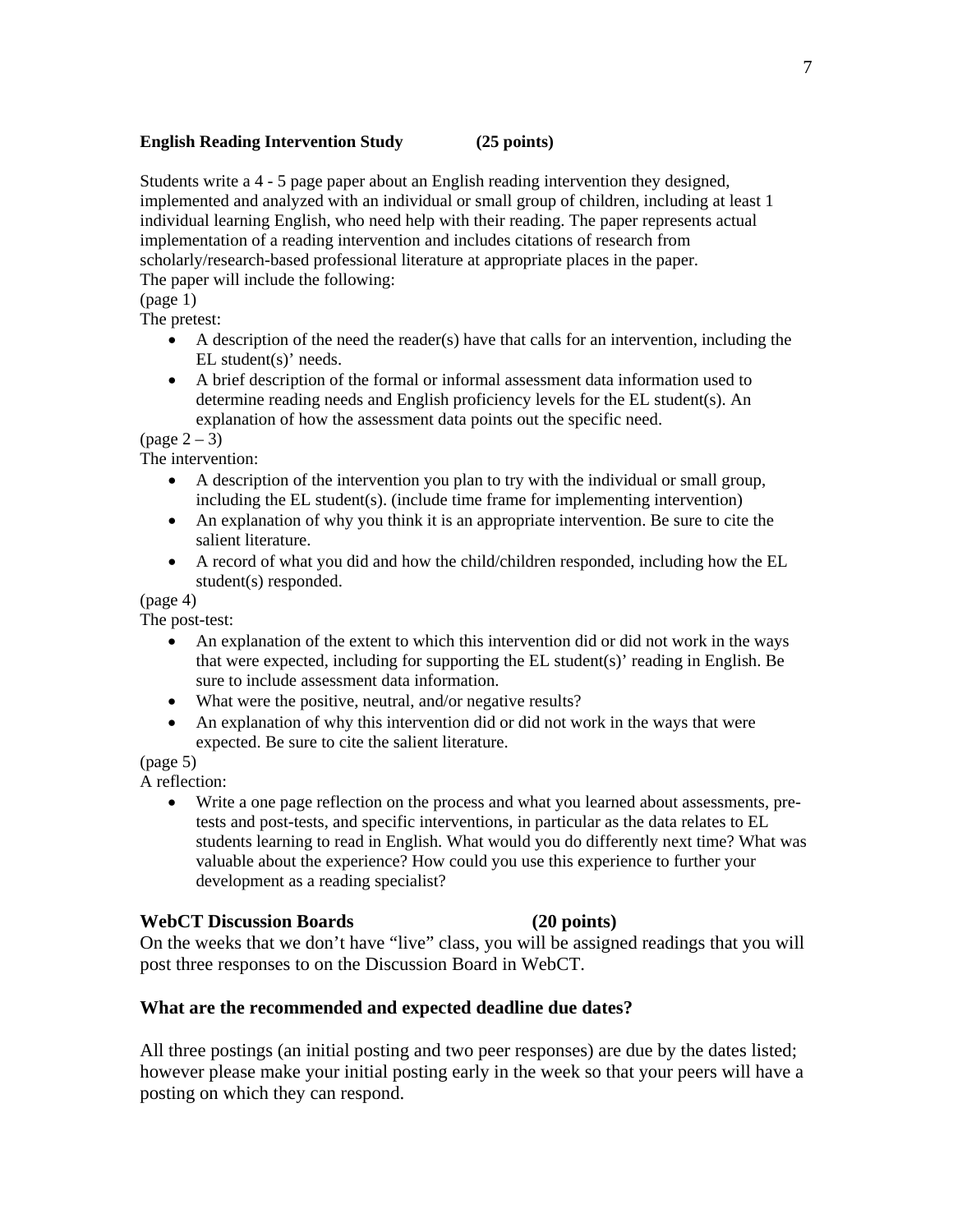# **What does a "quality" discussion post look like?**

 You will be graded on the quality of your initial discussion board post and your responses to classmates (a total of 4 points for each posting).

*EACH* post includes:

- Discussion that relates to some aspect of the readings (initial posting) or response to your peer's posting that you can relate to other readings and/or your personal experience in (3 points)
- One or more critical thinking questions or thoughts to stimulate interaction (1) point)
- Postings contain outside research, for example, web links, articles, references to text, etc. (1 points)